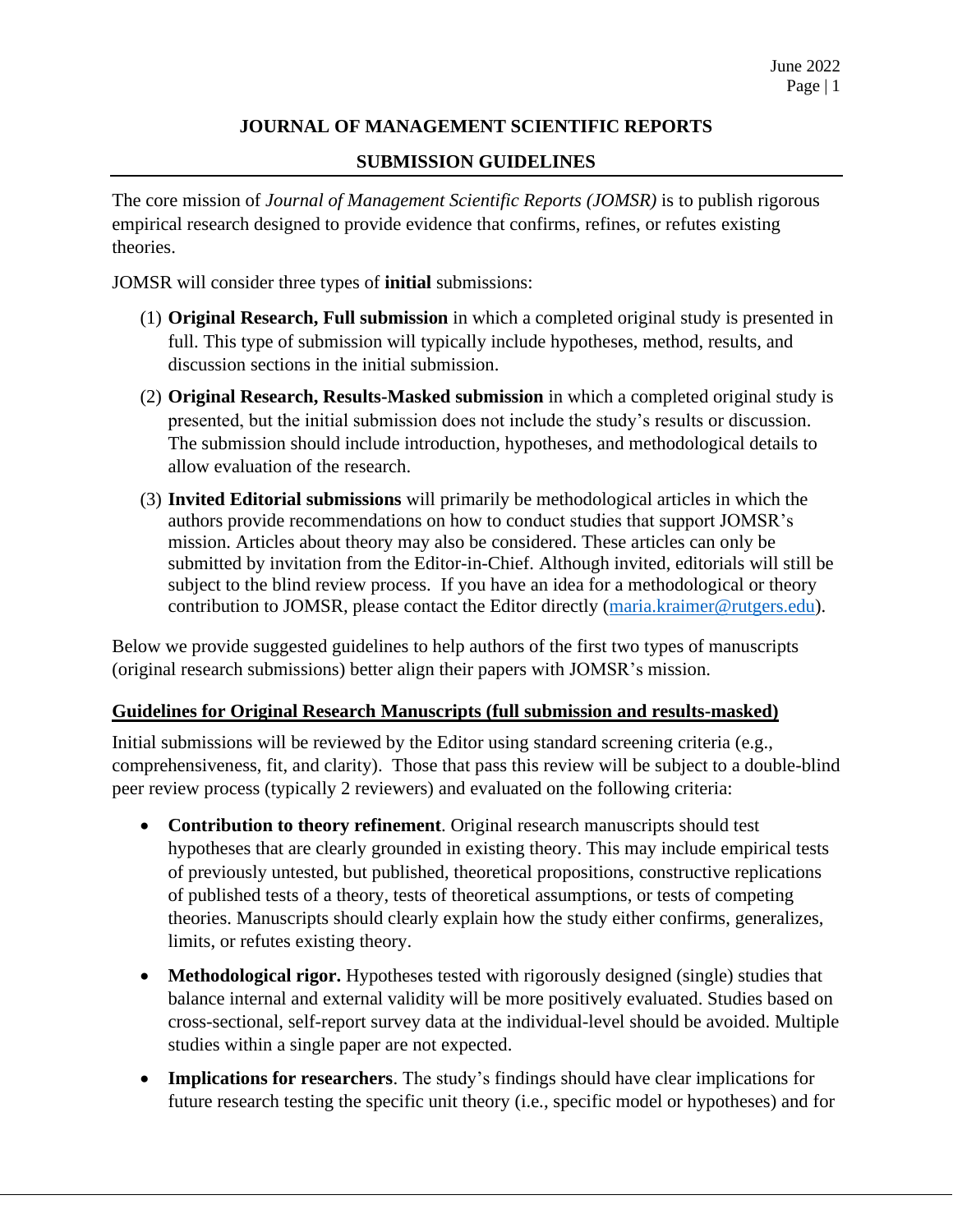advancing the programmatic theory (i.e., general knowledge) to which the unit theory contributes.

In general, papers should include the following main sections: Introduction, Theoretical Background and Hypotheses, Methods, Results, and Discussion (although see below for the "results-masked" review option for the first submission).

- (1) **Introduction** of the study should include a clear discussion of the phenomena being studied and the theory being tested to understand that phenomena.
	- o Be sure to address the study **domain** (e.g., leadership, corporate social responsibility), **levels of analysis** (e.g., individual, team, company, industry), and **constructs of interest.** Consider how the unit theory (i.e., specific model) being tested informs the programmatic theory (i.e., general knowledge) on the study domain (see Cronin, Stouten, & Van Knippenberg, 2021).
	- o Explain why your test of the theory is needed.
	- o If there have been no empirical tests yet of the existing theory (to your knowledge), clearly indicate that your paper is the first test of the theoretical propositions.
- (2) **Theoretical Background and Hypotheses** section should:
	- o Provide a brief overview of the unit theory and explain how your specific hypotheses fit within the unit theory.
	- o Provide a brief literature review that includes a summary of the findings from previous tests of the theory and a description of how previous studies have tested the theory (their methodology).
	- o Be sure to clearly explain how the theory leads to your specific hypotheses and **include formal hypothesis statements.**
- (3) **Method** section should include a paragraph to clearly explain how you approached the methodology chosen for testing the hypotheses and why it is appropriate. Essentially, answer the question "How does the method fit the theory?" For example, if you conducted an experimental field study, explain why that is an appropriate method for testing the theory.
	- o Be sure to also describe the study's recruitment and sampling procedures, construct measures or survey questions, and sample from which the data is drawn.
	- o For the analytical methods (e.g., statistical techniques), the appropriateness and/or improvement over previous research should be clearly justified.
- (4) **Results** section should provide complete and transparent evidence of the empirical results. It should conform to the *JOMSR Methods Checklist.* Results of hypothesis testing should be reported in tables and figures following the *JOMSR Style Guide.*
	- o Supplemental analyses to provide tests of robustness or to further explore an unexpected finding (that is not hypothesized) are encouraged and should clearly be labeled as Supplemental Analyses.
- (5) **Discussion** section should include **theoretical implications**, in which you elaborate on how the results inform the unit and programmatic theory; and include **implications for researchers** continuing to study the phenomena more broadly, including future research suggestions.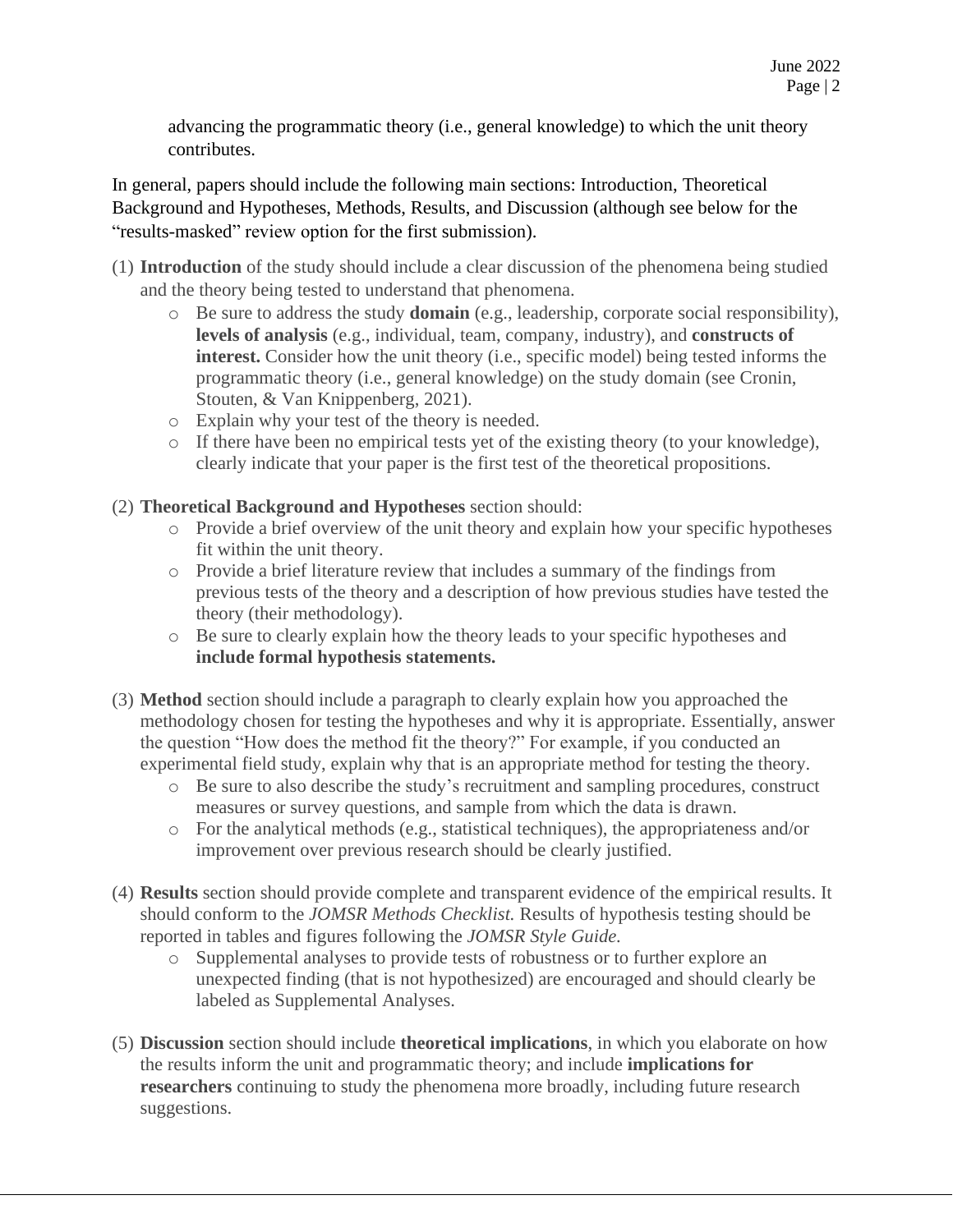o Practical or policy implications are not required but can be included if the study's findings are relevant to organizational practices or public policy.

### **Guidelines for Original Research, "Results-Masked" Manuscripts**

For the initial submission, JOMSR provides authors with a results-masked review submission option.<sup>1</sup> These manuscripts report original research that has already been completed but provide authors with the option to have the first submission evaluated without the results presented. Authors selecting this option should prepare their initial submission excluding the Results and Discussion sections. That is, these submissions should include the Introduction, Theoretical Background and Hypotheses, and Methods (including statistical approaches) as described above.

The abbreviated paper will undergo the double-blind peer review and be evaluated on the merits, rigor, and quality of the study's contribution to theory refinement based on the introduction, hypothesis development, and methods. Our goal with this option is to encourage authors to propose methodologically rigorous tests of a theory without concern for whether the results are statistically significant. To advance our understanding of existing theory, we firmly believe we should welcome the results from sound research regardless of whether they support the proposed hypotheses, yield 'null' results, or replicate (or fail to replicate) previous work.

Following the initial round of reviews, manuscripts may be rejected outright, offered the opportunity to revise and resubmit (in which case the revised manuscript will continue to be masked results), or accepted "in principle" for publication. Following "in-principle acceptance," the authors will submit a revised manuscript that includes Results and Discussion sections. At this point, authors should not deviate from the stated research procedures. A final acceptance will depend on accurate and complete analyses as described in their last submission as well as a justifiable interpretation and discussion of the findings. The nature or direction of the results will not be considered. Authors may be asked to revise and resubmit one more time before reaching the final acceptance.

### **Page length**

**Full manuscripts** should be limited to a total of 50 pages inclusive of the text, endnotes, references, appendices, tables, and figures. On-line appendices can be used as needed.

**Results-masked** manuscripts should be limited to a total of 35 pages inclusive of the text, endnotes, references, appendices, tables, and figures (tables/figures with results should not be included in results-masked submissions). On-line appendices can be used as needed.

<sup>&</sup>lt;sup>1</sup> We thank the Editor of *Journal of Business & Psychology*, Dr. Steven Rogelberg, for adopting this initiative and sharing his advice and guidelines with JOMSR.